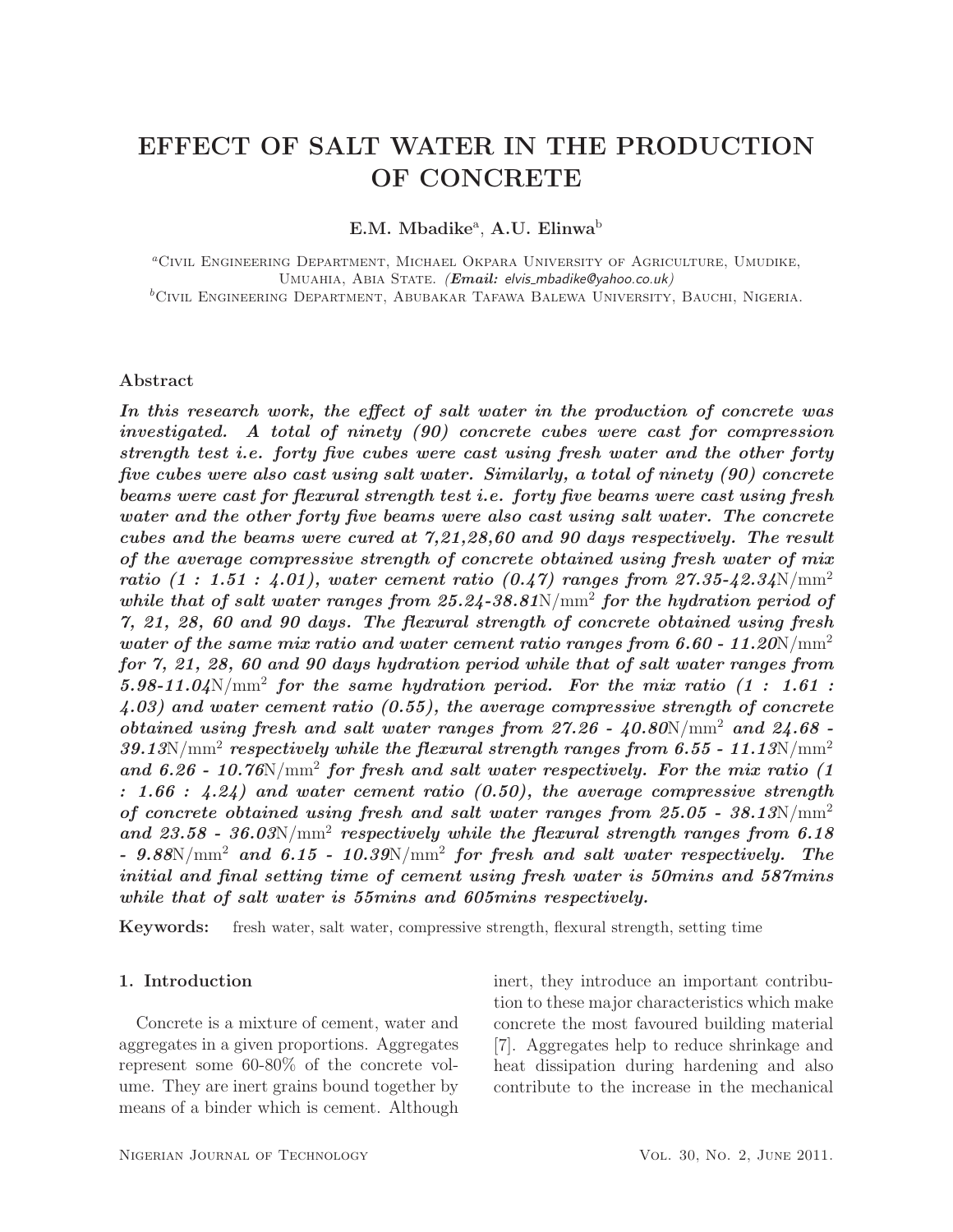strength of concrete [14]. Cement generally represent 12-14% of concrete weight. It plays an active part in the mixture by ensuring cohesion between aggregate grains and, in doing so, it introduces a decisive contribution to concrete mechanical strengths. During the hardening process, it generates shrinkage and heat dissipation phenomena which lead to material cracking [5]. Water occupies 6-8% of the composition of fresh concrete. It provides for cement hydration and for the workability of the fresh concrete mixture. When in excess, it determinately affects concrete porosity and mechanical strengths [6].

Water used in this research work is brack water. Brack water is water that has more salinity than fresh water, but not as much as sea water. The word 'brack' comes from the Middle Dutch root "brack" meaning "Salten" or "Salty". Brackish water is also the primary waste product of the salinity gradient power. Salinity gradient or Osmotic power is the energy retrieved from the difference in salt concentration between sea water and river water. Water is said to be salty if it contains chlorides and sulphates [13].

## 2. Methodology

The concrete cube size measuring  $150\times150\times150$ mm in dimension was used. The batching of the concrete moulds was by weight. The concrete was produced using salt water and fresh water respectively. Three mixture proportions were considered in this research work. The first mixture was proportioned for a target cube strength of  $43N/mm^2$  and had a cementitious material content of 340kg/m<sup>3</sup> , a fine aggregate content of 513kg/m<sup>3</sup> , a coarse aggregate content of  $1387\text{kg/m}^3$  and a water cementitious ratio of 0.47. The second mixture was proportioned for a target cube strength of  $39N/mm^2$ and had a cementitious material content of 310N/mm<sup>3</sup> , a fine aggregate content of 498kg/m<sup>3</sup> , a coarse aggregate content of  $1250\text{kg/m}^3$  and a water cementitious ratio of 0.55. The third mixture was proportioned at  $36N/mm^2$ ,  $290kg/m^3$ ,  $480kg/m^3$ ,  $1230kg/m^3$ and 0.50 for target cube strength, cement content, fine aggregate content, coarse aggregate content and water cementitious ratio respectively.

The salt water in this research was obtained from Ebonyi State while the fresh water was obtained from bore hole. The fine aggregate used was clean river sand, free from deleterious substances with a specific gravity of 2.62 and a bulk density of  $1533\text{kg/m}^3$ . The coarse aggregate was obtained from a local supplier with a maximum size of 20mm, specific gravity of  $2.65$  and bulk density of  $1467 \text{kg/m}^3$ . Both aggregates conforms to BS 877 of 1967 [3] and BS 3797 of 1964 [2] respectively for coarse and fine aggregates while the cement conforms to BS 12 of 1978 [1]. The cement used is Ordinary Portland Cement. The concrete cubes were lubricated with oil before the mixed concrete was placed inside it in order to reduce friction between the concrete and the cubes.

When the concrete was properly mixed using the salt water and fresh water respectively, the concrete cubes were filled to one third of their height and compacted 120 times. The cubes were later filled to two third of their height and finally filled completely. In each of the layer, the concrete cubes were compacted 120 times respectively. The concrete cubes were cast and cured for 7, 21, 28, 60 and 90 days respectively. For each of the hydration period, three cubes were tested and the average compressive strength recorded. The total number of concrete cubes cast was ninety (90) i.e. forty five cubes using salt water and forty five cubes using fresh water. Similarly, the flexural strength was determined using a beam mould of  $150\times150\times600$  mm in dimension. The total number of beams cast was also ninety $(90)$  i.e. forty five beams using salt water and forty five beams using fresh water. The setting time was also determined using Vicat apparatus.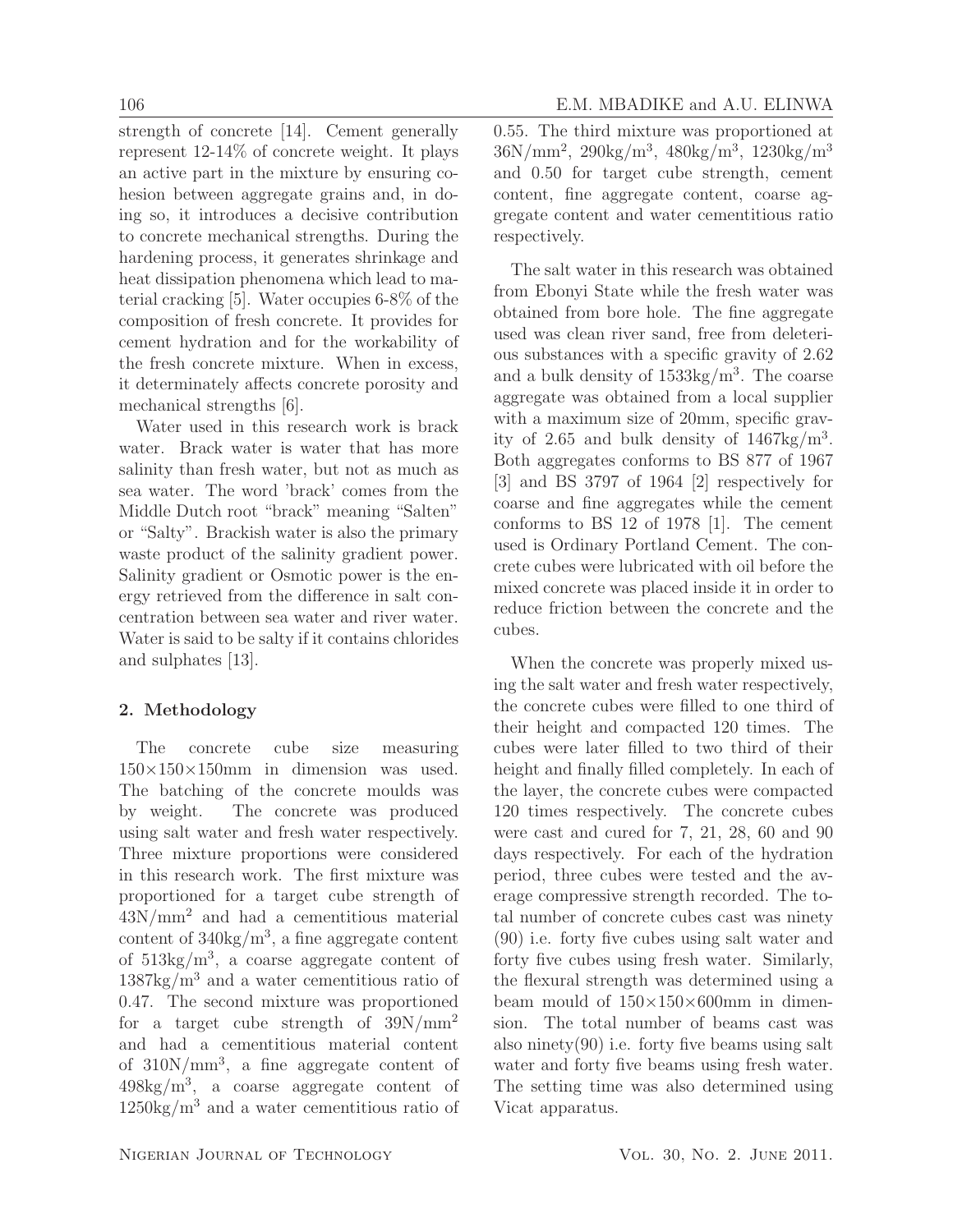## 3. Results and Discussion

Table 1 shows the result of the sieve analysis of fine aggregate used. The result shows that the aggregate falls into zone 2 of calibration graph.

Table 2 shows the result of the initial and final setting time of cement using fresh and salt water respectively. The initial setting time of cement using fresh water is 50mins while the final setting time is 587mins. The initial and final setting time of cement using salt water is 55mins and 605mins. The higher the setting time, the lower the strength of concrete produced. This is because salt water increases the setting of cement which indicates that the strength of concrete produced is reduced.

Table 3-6 shows the result of the average compressive and flexural strength of concrete produced using fresh and salt water of mix ratio  $(1: 1.51: 4.01)$  and water cement ratio of 0.47. The result of the average compressive strength of concrete produced using fresh water ranges from 27.35-42.34N/mm<sup>2</sup> while that of the salt water ranges from 25.24-  $38.81N/mm^2$ .

Similarly, the result of the average flexural strength of concrete produced using fresh water of the same mix ratio and water cement ratio ranges from 6.60 - 11.20N/mm while that of salt water ranges from  $5.98-11.04$ N/mm<sup>2</sup>. The result shows that the average compressive and flexural strength of concrete produced using fresh water is higher than that of the salt water.

Table 7 shows the result of the physical and chemical analysis of fresh and salt water used in this research work. Table 8-11 shows the result of the average compressive and flexural strength of concrete obtained using fresh and salt water of mix ratio (1:1.61:4.03) and water cement ratio of 0.55. The result of the average compressive strength ranges from 27.26-  $40.80N/mm^2$  and  $24.68 - 39.13N/mm^2$  for fresh and salt water respectively while the flexural strength ranges from 6.55-11.13N/mm<sup>2</sup> and 6.26-10.76N/mm<sup>2</sup> for fresh and salt water re-

Table 1: Result of sieve analysis of fine aggregate.

| Standard    | of<br>Mass | $\n  Mass of\n$ | Percentage | Percentage |
|-------------|------------|-----------------|------------|------------|
| sieve size  | sample     | sample          | retained   | passing    |
|             | retained   | passing         | (g)        | (g)        |
|             | (g)        | (g)             |            |            |
| 8mm         | 0.00       | 250.00          | 0.00       | 100.00     |
| 5mm         | 11.60      | 238.40          | 4.64       | 95.36      |
| 2.36mm      | 44.20      | 194.20          | 17.68      | 77.68      |
| 1.18mm      | 32.90      | 161.30          | 13.16      | 64.52      |
| $600 \mu m$ | 77.05      | 84.25           | 30.82      | 33.70      |
| $300 \mu m$ | 56.25      | 28.00           | 22.50      | 11.20      |
| $150 \mu m$ | 15.90      | 12.10           | 6.36       | 4.84       |
| Pan         | 12.10      | 0.00            | 4.84       | 0.00       |

Table 2: Initial and final setting time of OPC/Fresh water and OPC/Salt water.

| Type of water | Initial setting time<br>(mins) | Final setting time<br>(mins) |
|---------------|--------------------------------|------------------------------|
| Fresh         | 50                             | 587                          |
| Salt          | 55                             | 605                          |
|               |                                |                              |

spectively.

Table 12-15 shows the result of the average compressive and flexural strength of concrete obtained using fresh and salt water of mix ratio  $(1 : 1.66 : 4.24)$  and water cement ratio of 0.50. The result of the average compressive strength ranges from 25.05 - 38.13N/mm<sup>2</sup> and 23.58-36.03N/mm<sup>2</sup> for fresh and salt water respectively while the flexural strength ranges from 6.18-9.88N/mm<sup>2</sup> and  $6.15$ -9.55N/mm<sup>2</sup> for fresh and salt water respectively.

The above results shows that there is a decrease in the strength of concrete produced when salt water is used. The decrease is due to the presence of chlorides and sulphates in the salt water.

Table 3: Result of compressive strength obtained using fresh water of mix ratio (1:1.51:4.01), water cement ratio  $(0.47)$ .

| Cube<br>size | of<br>Age | Test | Compressive Average |            |
|--------------|-----------|------|---------------------|------------|
| (mm)         | cube      | load | strength            | com-       |
|              | (days)    | (kN) | (N/mm 2)            | pressive   |
|              |           |      |                     | strength   |
|              |           |      |                     | $(N/mm^2)$ |
| 150x150x150  | 7         | 700  | 31.11               | 27.35      |
| 150x150x150  | 7         | 550  | 24.44               |            |
| 150x150x150  | 7         | 596  | 26.49               |            |
| 150x150x150  | 21        | 855  | 38.00               | 31.26      |
| 150x150x150  | 21        | 604  | 26.84               |            |
| 150x150x150  | 21        | 651  | 28.93               |            |
| 150x150x150  | 28        | 950  | 42.22               | 35.70      |
| 150x150x150  | 28        | 760  | 33.78               |            |
| 150x150x150  | 28        | 700  | 31.11               |            |
| 150x150x150  | 60        | 880  | 39.11               | 39.85      |
| 150x150x150  | 60        | 1010 | 44.88               |            |
| 150x150x150  | 60        | 800  | 35.56               |            |
| 150x150x150  | 90        | 908  | 40.36               | 42.34      |
| 150x150x150  | 90        | 935  | 41.56               |            |
| 150x150x150  | 90        | 1015 | 45.11               |            |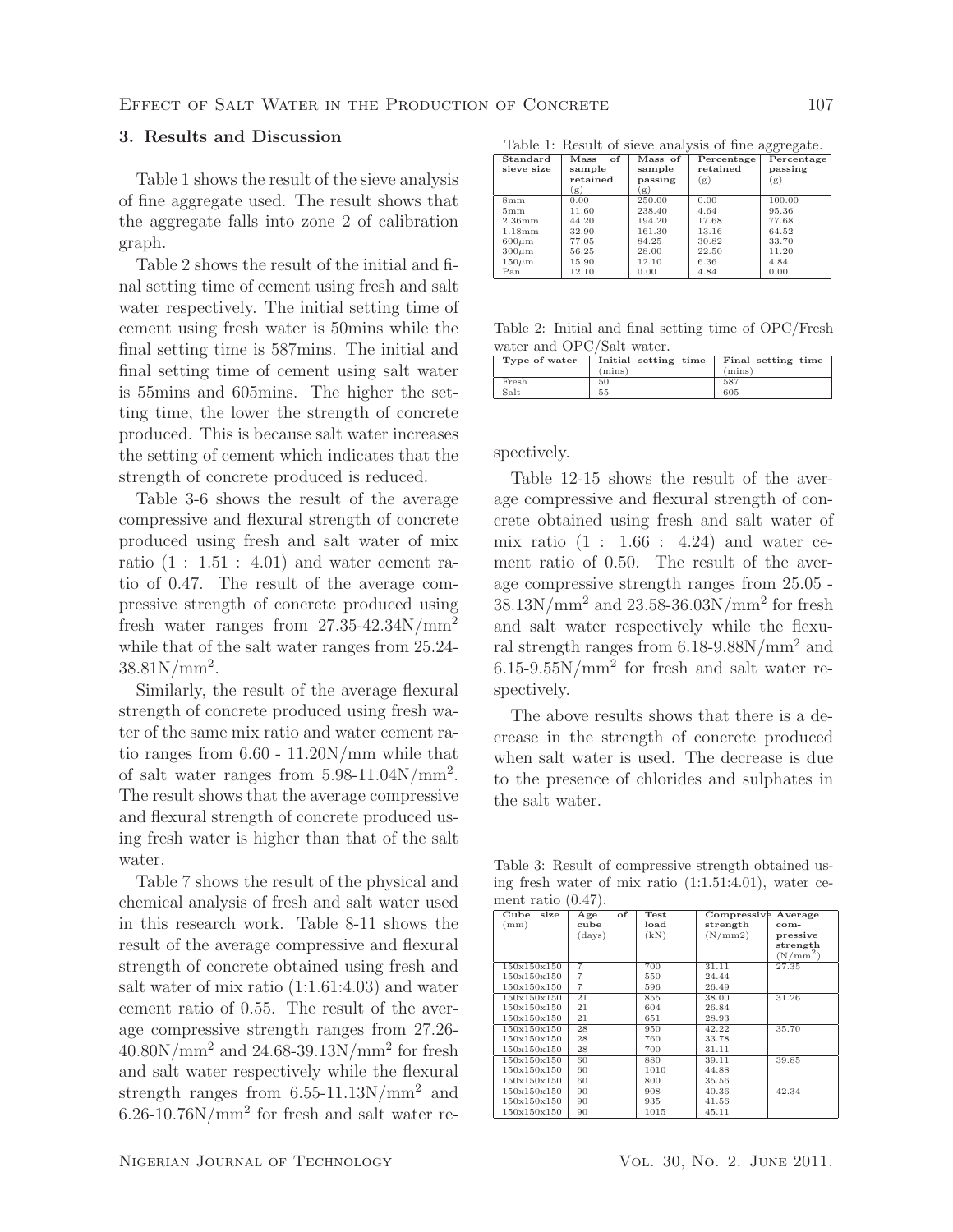|                         |                |             |                     | $\cdots$   |
|-------------------------|----------------|-------------|---------------------|------------|
| cement ratio $(0.47)$ . |                |             |                     |            |
| $C$ ube<br>size         | of<br>Age      | <b>Test</b> | Compressive Average |            |
| (mm)                    | cube           | load        | strength            | com-       |
|                         | (days)         | (kN)        | (N/mm 2)            | pressive   |
|                         |                |             |                     | strength   |
|                         |                |             |                     | $(N/mm^2)$ |
| 150x150x150             | $\overline{7}$ | 640         | 28.44               | 25.24      |
| 150x150x150             | $\overline{7}$ | 510         | 22.67               |            |
| 150x150x150             | $\overline{7}$ | 554         | 24.62               |            |
| 150x150x150             | 21             | 794         | 35.29               | 29.08      |
| 150x150x150             | 21             | 600         | 26.67               |            |
| 150x150x150             | 21             | 569         | 25.29               |            |
| 150x150x150             | 28             | 830         | 36.89               | 33.47      |
| 150x150x150             | 28             | 705         | 31.33               |            |
| 150x150x150             | 28             | 724         | 32.18               |            |
| 150x150x150             | 60             | 878         | 39.02               | 37.61      |
| 150x150x150             | 60             | 895         | 39.78               |            |
| 150x150x150             | 60             | 766         | 34.04               |            |
| 150x150x150             | 90             | 950         | 42.02               | 38.81      |
| 150x150x150             | 90             | 880         | 39.11               |            |
| 150x150x150             | 90             | 790         | 35.11               |            |

Table 4: Result of compressive strength obtained using salt water of mix ratio (1 : 1.51 : 4.01), water

| Table 5: Result of the flexural strength of concrete |  |  |  |  |  |  |
|------------------------------------------------------|--|--|--|--|--|--|
| obtained using fresh water of mix ratio $(1: 1.51:$  |  |  |  |  |  |  |
| $(4.01)$ , water cement ratio $(0.47)$ .             |  |  |  |  |  |  |

| Cube<br>size | of<br>Age      | Test  | Compressive | Average    |
|--------------|----------------|-------|-------------|------------|
| (mm)         | cube           | load  | strength    | com-       |
|              | (days)         | (kN)  | (N/mm 2)    | pressive   |
|              |                |       |             | strength   |
|              |                |       |             | $(N/mm^2)$ |
| 150x150x150  | $\overline{7}$ | 40.50 | 7.20        | 6.60       |
| 150x150x150  | $\overline{7}$ | 35.10 | 6.24        |            |
| 150x150x150  | $\overline{7}$ | 35.80 | 6.36        |            |
| 150x150x150  | 21             | 43.60 | 7.75        | 7.85       |
| 150x150x150  | 21             | 40.00 | 7.11        |            |
| 150x150x150  | 21             | 48.80 | 8.68        |            |
| 150x150x150  | 28             | 50.00 | 8.89        | 9.09       |
| 150x150x150  | 28             | 49.20 | 8.75        |            |
| 150x150x150  | 28             | 54.10 | 9.62        |            |
| 150x150x150  | 60             | 52.60 | 9.35        | 10.21      |
| 150x150x150  | 60             | 59.10 | 10.51       |            |
| 150x150x150  | 60             | 60.50 | 10.76       |            |
| 150x150x150  | 90             | 60.90 | 10.83       | 11.20      |
| 150x150x150  | 90             | 66.70 | 11.86       |            |
| 150x150x150  | 90             | 61.30 | 10.90       |            |

Table 7: Result of the physical and chemical analysis of fresh and salt water.

|                           | S/No Parameter                      | $\operatorname{\mathsf{Standard}}$ | Sample of              | Sample of              |
|---------------------------|-------------------------------------|------------------------------------|------------------------|------------------------|
|                           |                                     | distilled                          | bore hole              | salt water             |
|                           |                                     | and                                | water                  |                        |
|                           |                                     | deionized                          |                        |                        |
|                           |                                     | water                              | 0.002                  |                        |
| $\overline{1}$            | Colour                              | 0.00                               |                        | 0.022                  |
| $\overline{2}$            | Odour                               | Unobjection-                       | Unobjection-<br>able   | Unobjection-<br>able   |
|                           |                                     | able                               |                        |                        |
| $\overline{\overline{3}}$ | Taste                               | Insipid                            | Not<br>$de-$<br>tected | Not<br>$de-$<br>tected |
| $\overline{4}$            | $\overline{pH}$                     | 7.00                               | 6.4                    | 7.5                    |
| 5                         | Temperature (°C)                    | 28.00                              | 28.00                  | 28.00                  |
| $\overline{6}$            | Conductivity                        | 0.00                               | 0.24                   | 410.00                 |
| 7                         | Salinity (mg/l)                     | 0.00                               | 0.00                   | 875.00                 |
| $\overline{8}$            | Total<br>dissolved                  | 0.00                               | 21                     | 1300                   |
|                           | solid $(mg/l)$                      |                                    |                        |                        |
| 9.                        | suspended<br>Total                  | 0.00                               | 0.04                   | 59.00                  |
|                           | solid $(mg/l)$                      |                                    |                        |                        |
| 10                        | Turbidity                           | 0.00                               | 0.08                   | 46.70                  |
| 11                        | Dissolved<br>oxygen                 | 0.00                               | 0.06                   | 4.5                    |
|                           | (mg/l)                              |                                    |                        |                        |
| 12                        | Total<br>hardness<br>$CaCO3$ (mg/l) | 0.00                               | 5.20                   | 20.90                  |
| 13                        | Alkalinity (ppm)                    | 0.00                               | 1.04                   | 4.01                   |
| $\overline{14}$           | Chemical oxygen                     | 0.00                               | 0.03                   | 2.02                   |
|                           | demand $(mg/l)$                     |                                    |                        |                        |
| $\overline{15}$           | petroleum<br>Total                  | 0.00                               | 0.00                   | 1.5                    |
|                           | hydrocarbon                         |                                    |                        |                        |
|                           | (mg/l)                              |                                    |                        |                        |
| 16                        | Total hydrocarbon                   | 0.00                               | 0.00                   | 1.15                   |
|                           | content $(mg/l)$                    |                                    |                        |                        |
| 17                        | Biochemical<br>$OXY-$               | 0.00                               | 2.2                    | 14                     |
|                           | gen demand (mg/l)                   |                                    |                        |                        |
| 18                        | Nitrate ion $(N0_3^{2-})$           | 0.00                               | 0.002                  | 0.186                  |
|                           | mg/l                                |                                    |                        |                        |
| 19                        | Phosphate $(mg/l)$                  | 0.00                               | 0.08                   | 0.20                   |
| $\overline{20}$           | Phenols $(mg/l)$                    | 0.00                               | 0.00                   | 0.51                   |
| $\overline{21}$           | Sulphate $(mg/l)$                   | 0.00                               | 6.7                    | 180                    |
| $\overline{22}$           | Lead $(mg/l)$                       | 0.00                               | 10.02                  | 10.01                  |
| 23                        | Iron $(mg/l)$                       | 0.00                               | 0.04                   | 0.42                   |
| 24                        | Copper $(mg/l)$                     | 0.00                               | 0.34                   | 0.61                   |
| 25                        | Nickel $(mg/l)$                     | 0.00                               | 10.002                 | 0.90                   |
| $\overline{26}$           | Vanadium (mg/l)                     | 0.00                               | 0.96                   | 10.002                 |
| 27                        | $\text{Zinc}$ (mg/l)                | 0.00                               | 10.001                 | 0.03                   |
| $\overline{28}$           | Cadmium $(mg/l)$                    | 0.00                               | 0.00                   | 10.001                 |

| Table 6: Result of the flexural strength of concrete |  |  |  |  |  |
|------------------------------------------------------|--|--|--|--|--|
| obtaining using salt water of mix ratio $(1: 1.51:$  |  |  |  |  |  |
| $(0.47)$ , water cement ratio $(0.47)$ .             |  |  |  |  |  |

| Cube<br>size | $\overline{of}$<br>Age | Test  | <b>Compressive Average</b> |            |
|--------------|------------------------|-------|----------------------------|------------|
| (mm)         | cube                   | load  | strength                   | com-       |
|              | (days)                 | (kN)  | (N/mm 2)                   | pressive   |
|              |                        |       |                            | strength   |
|              |                        |       |                            | $(N/mm^2)$ |
| 150x150x150  | $\overline{7}$         | 33.00 | 5.87                       | 5.98       |
| 150x150x150  | 7                      | 33.80 | 6.01                       |            |
| 150x150x150  | $\overline{7}$         | 34.10 | 6.06                       |            |
| 150x150x150  | 21                     | 38.80 | 6.90                       | 6.91       |
| 150x150x150  | 21                     | 37.60 | 6.68                       |            |
| 150x150x150  | 21                     | 40.20 | 7.15                       |            |
| 150x150x150  | 28                     | 45.00 | 8.00                       | 8.08       |
| 150x150x150  | 28                     | 48.90 | 8.69                       |            |
| 150x150x150  | 28                     | 42.50 | 7.56                       |            |
| 150x150x150  | 60                     | 52.40 | 9.32                       | 9.65       |
| 150x150x150  | 60                     | 50.70 | 9.01                       |            |
| 150x150x150  | 60                     | 59.70 | 10.61                      |            |
| 150x150x150  | 90                     | 59.90 | 10.65                      | 11.04      |
| 150x150x150  | 90                     | 63.55 | 11.30                      |            |
| 150x150x150  | 90                     | 62.86 | 11.18                      |            |

Table 8: Result of the compressive strength of concrete obtained using fresh water of mix ratio (1 : 1.61 : 4.03), water cement ratio (0.55).

| $1000/1$ match compare rates (0.00). |           |      |                     |            |  |  |
|--------------------------------------|-----------|------|---------------------|------------|--|--|
| Cube<br>size                         | of<br>Age | Test | Compressive Average |            |  |  |
| (mm)                                 | cube      | load | strength            | com-       |  |  |
|                                      | (days)    | (kN) | (N/mm 2)            | pressive   |  |  |
|                                      |           |      |                     | strength   |  |  |
|                                      |           |      |                     | $(N/mm^2)$ |  |  |
| 150x150x150                          | 7         | 660  | 29.33               | 27.26      |  |  |
| 150x150x150                          | 7         | 670  | 29.78               |            |  |  |
| 150x150x150                          | 7         | 510  | 22.67               |            |  |  |
| 150x150x150                          | 21        | 744  | 33.01               | 29.67      |  |  |
| 150x150x150                          | 21        | 690  | 30.67               |            |  |  |
| 150x150x150                          | 21        | 570  | 25.33               |            |  |  |
| 150x150x150                          | 28        | 700  | 31.11               | 31.88      |  |  |
| 150x150x150                          | 28        | 682  | 30.31               |            |  |  |
| 150x150x150                          | 28        | 770  | 34.22               |            |  |  |
| 150x150x150                          | 60        | 767  | 34.09               | 34.92      |  |  |
| 150x150x150                          | 60        | 696  | 30.93               |            |  |  |
| 150x150x150                          | 60        | 894  | 39.73               |            |  |  |
| 150x150x150                          | 90        | 889  | 39.51               | 40.80      |  |  |
| 150x150x150                          | 90        | 960  | 42.69               |            |  |  |
| 150x150x150                          | 90        | 905  | 40.22               |            |  |  |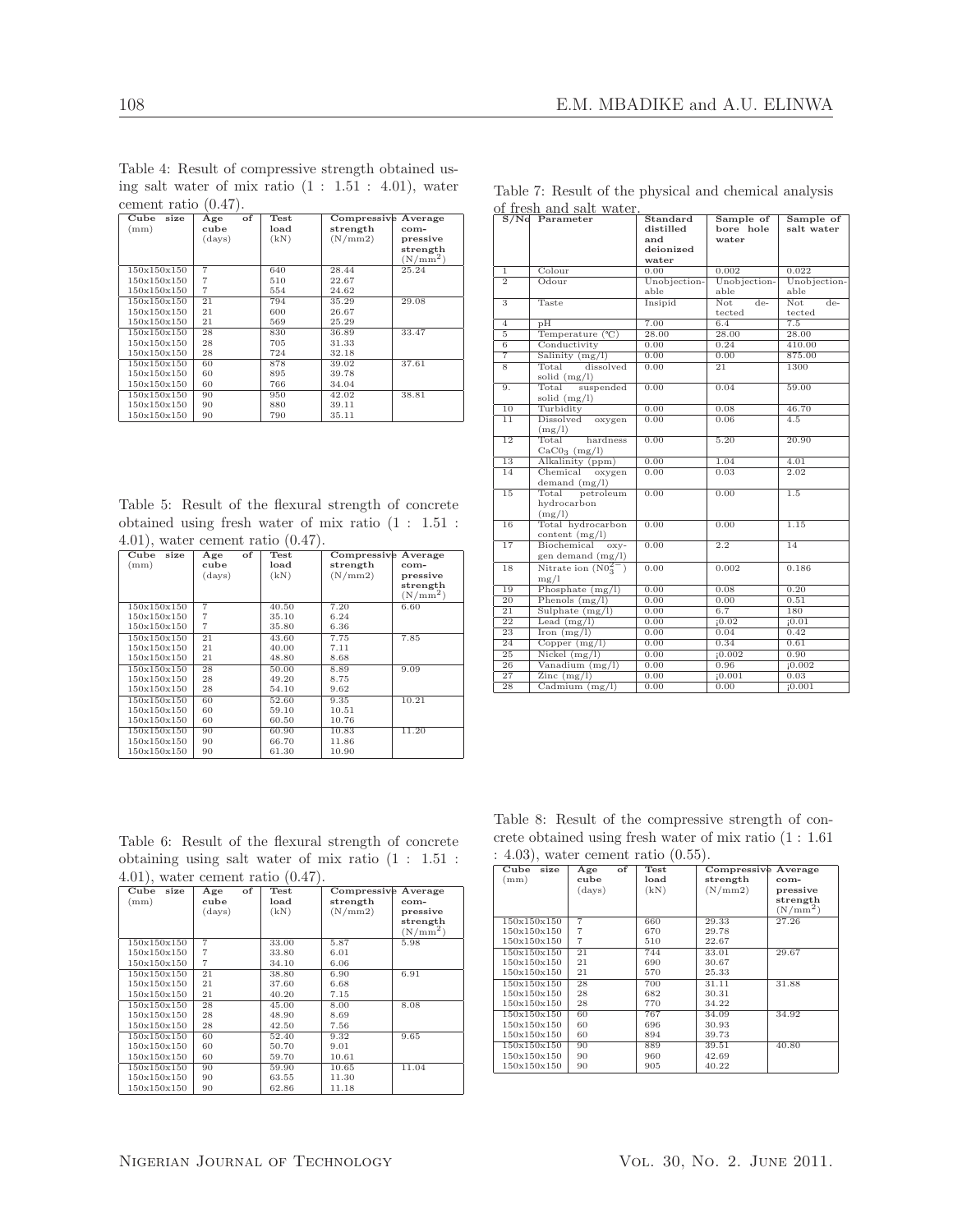Table 9: Result of the compressive strength of concrete obtained using salt water of mix ratio (1 : 1.61 : 4.03), water cement ratio (0.55).

| Cube<br>size | of<br>Age      | Test   | Compressive Average |            |
|--------------|----------------|--------|---------------------|------------|
| (mm)         | cube           | load   | strength            | com-       |
|              | (days)         | (kN)   | (N/mm 2)            | pressive   |
|              |                |        |                     | strength   |
|              |                |        |                     | $(N/mm^2)$ |
| 150x150x150  | $\overline{7}$ | 580    | 25.78               | 24.68      |
| 150x150x150  | 7              | 608    | 27.02               |            |
| 150x150x150  | 7              | 478    | 21.24               |            |
| 150x150x150  | 21             | 582    | 25.87               | 26.74      |
| 150x150x150  | 21             | 720    | 32.00               |            |
| 150x150x150  | 21             | 503    | 22.36               |            |
| 150x150x150  | 28             | 791    | 35.16               | 31.38      |
| 150x150x150  | 28             | 618    | 27.47               |            |
| 150x150x150  | 28             | 709    | 31.51               |            |
| 150x150x150  | 60             | 784    | 34.84               | 34.08      |
| 150x150x150  | 60             | 662    | 29.42               |            |
| 150x150x150  | 60             | 855    | 38.00               |            |
| 150x150x150  | 90             | 840    | 37.33               | 39.13      |
| 150x150x150  | 90             | 922    | 40.89               |            |
| 150x150x150  | 90             | 881.50 | 39.16               |            |

Table 12: Result of the flexural strength of concrete obtained using salt water of mix ratio (1:1.61:4.03), water cement ratio (0.55).

| Cube<br>size | of<br>Age | <b>Test</b> | Compressive | Average    |
|--------------|-----------|-------------|-------------|------------|
| (mm)         | cube      | load        | strength    | com-       |
|              | (days)    | (kN)        | (N/mm 2)    | pressive   |
|              |           |             |             | strength   |
|              |           |             |             | $(N/mm^2)$ |
| 150x150x150  | 7         | 601.50      | 26.73       | 25.05      |
| 150x150x150  | 7         | 515.00      | 22.89       |            |
| 150x150x150  | 7         | 574.20      | 25.52       |            |
| 150x150x150  | 21        | 708.40      | 31.48       | 29.24      |
| 150x150x150  | 21        | 652.10      | 28.98       |            |
| 150x150x150  | 21        | 613.05      | 27.25       |            |
| 150x150x150  | 28        | 697.20      | 30.99       | 33.14      |
| 150x150x150  | 28        | 728.10      | 32.36       |            |
| 150x150x150  | 28        | 811.80      | 36.08       |            |
| 150x150x150  | 60        | 751.00      | 33.38       | 33.56      |
| 150x150x150  | 60        | 688.10      | 30.58       |            |
| 150x150x150  | 60        | 826.40      | 36.73       |            |
| 150x150x150  | 90        | 818.60      | 36.38       | 38.13      |
| 150x150x150  | 90        | 771.10      | 34.27       |            |
| 150x150x150  | 90        | 984.00      | 43.73       |            |

Table 10: Result of the flexural strength of concrete obtained using fresh water of mix ratio (1:1.61:4.03), water cement ratio (0.55).

| Cube<br>size | of<br>Age | Test  | Compressive | Average    |
|--------------|-----------|-------|-------------|------------|
| (mm)         | cube      | load  | strength    | com-       |
|              | (days)    | (kN)  | (N/mm 2)    | pressive   |
|              |           |       |             | strength   |
|              |           |       |             | $(N/mm^2)$ |
| 150x150x150  | 7         | 34.80 | 6.19        | 6.55       |
| 150x150x150  | 7         | 30.60 | 5.44        |            |
| 150x150x150  | 7         | 45.10 | 8.02        |            |
| 150x150x150  | 21        | 40.06 | 7.12        | 7.44       |
| 150x150x150  | 21        | 38.40 | 6.83        |            |
| 150x150x150  | 21        | 47.00 | 8.36        |            |
| 150x150x150  | 28        | 49.80 | 8.85        | 8.24       |
| 150x150x150  | 28        | 49.01 | 8.71        |            |
| 150x150x150  | 28        | 40.95 | 7.28        |            |
| 150x150x150  | 60        | 50.50 | 8.98        | 10.07      |
| 150x150x150  | 60        | 53.20 | 9.46        |            |
| 150x150x150  | 60        | 66.15 | 11.76       |            |
| 150x150x150  | 90        | 59.60 | 10.60       | 11.13      |
| 150x150x150  | 90        | 55.90 | 9.94        |            |
| 150x150x150  | 90        | 72.20 | 12.84       |            |

Table 13: Result of the compressive strength of concrete obtained using salt water of mix ratio (1:1.66:4.24), water cement ratio (0.50).

| Cube<br>size | of<br>Age | Test   | Compressive | Average    |
|--------------|-----------|--------|-------------|------------|
| (mm)         | cube      | load   | strength    | $com-$     |
|              | (days)    | (kN)   | (N/mm 2)    | pressive   |
|              |           |        |             | strength   |
|              |           |        |             | $(N/mm^2)$ |
| 150x150x150  | 7         | 499.07 | 22.18       | 23.58      |
| 150x150x150  | 7         | 586.50 | 26.07       |            |
| 150x150x150  | 7         | 506.15 | 22.50       |            |
| 150x150x150  | 21        | 561.00 | 24.93       | 26.56      |
| 150x150x150  | 21        | 709.60 | 31.54       |            |
| 150x150x150  | 21        | 522.10 | 23.20       |            |
| 150x150x150  | 28        | 694.85 | 30.88       | 32.22      |
| 150x150x150  | 28        | 714.00 | 31.73       |            |
| 150x150x150  | 28        | 766.30 | 34.06       |            |
| 150x150x150  | 60        | 640.00 | 28.44       | 33.44      |
| 150x150x150  | 60        | 801.10 | 35.60       |            |
| 150x150x150  | 60        | 816.00 | 36.27       |            |
| 150x150x150  | 90        | 730.00 | 32.44       | 36.03      |
| 150x150x150  | 90        | 888.20 | 39.48       |            |
| 150x150x150  | 90        | 813.70 | 36.16       |            |

Table 11: Result of the flexural strength of concrete obtained using salt water of mix ratio (1:1.61:4.03), water cement ratio (0.55).

| $\sim$ $\sim$ $\sim$ $\sim$ $\sim$ $\sim$ $\sim$ $\sim$<br>$\sqrt{21}$ |           |       |             |            |
|------------------------------------------------------------------------|-----------|-------|-------------|------------|
| Cube<br>size                                                           | of<br>Age | Test  | Compressive | Average    |
| (mm)                                                                   | cube      | load  | strength    | com-       |
|                                                                        | (days)    | (kN)  | (N/mm 2)    | pressive   |
|                                                                        |           |       |             | strength   |
|                                                                        |           |       |             | $(N/mm^2)$ |
| 150x150x150                                                            | 7         | 31.10 | 5.53        | 6.26       |
| 150x150x150                                                            | 7         | 36.00 | 6.40        |            |
| 150x150x150                                                            | 7         | 38.55 | 6.85        |            |
| 150x150x150                                                            | 21        | 30.87 | 5.49        | 6.31       |
| 150x150x150                                                            | 21        | 34.67 | 6.15        |            |
| 150x150x150                                                            | 21        | 41.05 | 7.30        |            |
| 150x150x150                                                            | 28        | 44.00 | 7.82        | 8.18       |
| 150x150x150                                                            | 28        | 50.30 | 8.94        |            |
| 150x150x150                                                            | 28        | 43.70 | 7.77        |            |
| 150x150x150                                                            | 60        | 50.08 | 8.90        | 9.31       |
| 150x150x150                                                            | 60        | 57.20 | 10.17       |            |
| 150x150x150                                                            | 60        | 49.89 | 8.86        |            |
| 150x150x150                                                            | 90        | 55.90 | 9.94        | 10.76      |
| 150x150x150                                                            | 90        | 76.10 | 13.53       |            |
| 150x150x150                                                            | 90        | 49.55 | 8.81        |            |

Table 14: Result of the flexural strength of concrete obtained using fresh water of mix ratio (1:1.66:4.24), water cement ratio (0.50).

| Cube<br>size | of<br>Age | Test  | Compressive | Average    |  |
|--------------|-----------|-------|-------------|------------|--|
| (mm)         | cube      | load  | strength    | com-       |  |
|              | (days)    | (kN)  | (N/mm 2)    | pressive   |  |
|              |           |       |             | strength   |  |
|              |           |       |             | $(N/mm^2)$ |  |
| 150x150x150  | 7         | 29.80 | 5.30        | 6.18       |  |
| 150x150x150  | 7         | 31.10 | 5.53        |            |  |
| 150x150x150  | 7         | 43.35 | 7.71        |            |  |
| 150x150x150  | 21        | 37.05 | 6.59        | 6.48       |  |
| 150x150x150  | 21        | 41.30 | 7.34        |            |  |
| 150x150x150  | 21        | 30.98 | 5.51        |            |  |
| 150x150x150  | 28        | 50.00 | 8.89        | 9.07       |  |
| 150x150x150  | 28        | 51.20 | 9.10        |            |  |
| 150x150x150  | 28        | 51.93 | 9.23        |            |  |
| 150x150x150  | 60        | 61.50 | 10.93       | 9.76       |  |
| 150x150x150  | 60        | 54.20 | 9.64        |            |  |
| 150x150x150  | 60        | 48.96 | 8.70        |            |  |
| 150x150x150  | 90        | 66.00 | 11.73       | 9.88       |  |
| 150x150x150  | 90        | 49.95 | 8.88        |            |  |
| 150x150x150  | 90        | 50.81 | 9.03        |            |  |